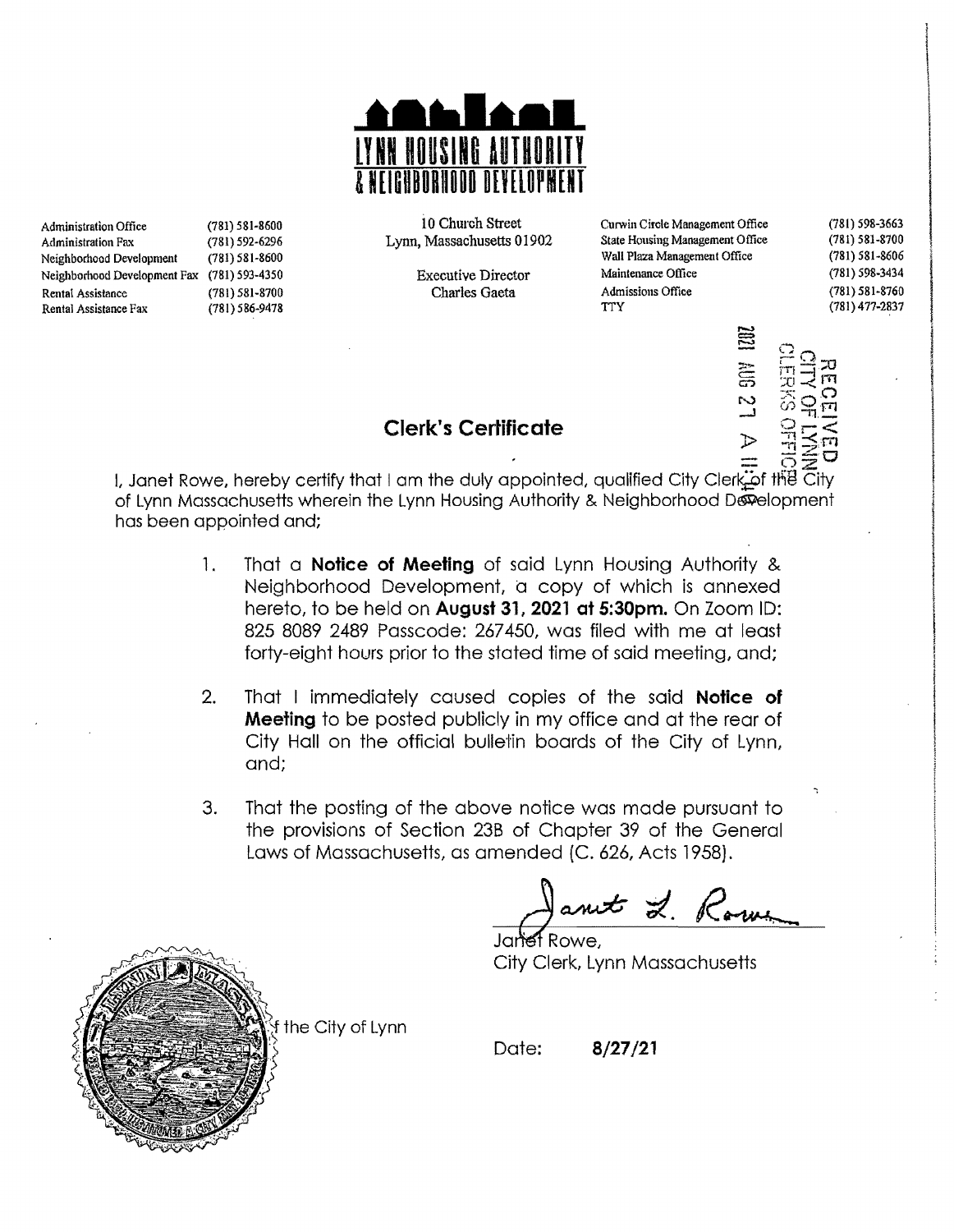

Administration Office (181) 581-8600 (181) 598-3663<br>Administration Fax (181) 592-6296 Cynn, Massachusetts 01902 State Housing Management Office (181) 581-8700 Adminislmtion FIIX (181) 592·6296 State Housing Management Office (781) 581-8700 Lynn, Massachusett 01902 Neighborhood Development (781) 581-8606<br>Neighborhood Development Fax (781) 593-4350 Wall Plaza Management Office (781) 598-3434 Neighborhood Development Fax (781) 593-4350 Executive Director Rental Assistance (781) 581-8700 (881) 781 Charles Gaeta Admissions Office (781) 581-8760 (781) 581-8760 Rental Assistance Fax (781) 586-9478 (781) 77 (781) 77 (781) 477-2837

10 Church Street

I

## **Notice of Meeting**

Notice is hereby given in accordance with Section 23B of Chapter 39 of the Massachusetts General Laws that a **REGULAR MEETING** of the Lynn Housing Authority & Neighborhood Development to take place on **August 31, 2021** at **5:30** p.m. **on Zoom Meeting 10: 825 8089 2489 7450** 

Secretary Ex-Officio Charles Gaeta

# **Attachment**

A copy of the **Notice of Meeting**, pursuant to Section 23B of Chapter 39 of General Laws, with the **Certificate As To Service Of Notice Of A Regular Meeting** attached hereto, was read and ordered spread upon the minutes of this meeting filed for record.

## **Certificate As To Service f Notice Of Meeting**

(Section 23B, Chapter 39, MA General Laws)

I, Charles Gaeta, the duly appointed, qualified and acting Secretary of the Lynn Housing Authority & Neighborhood Development, do hereby certify that on **August 31, 2021, I filed, in the manner provided by Section 23B, Chapter 39, MA** General Laws, with the Clerk of the City of Lynn, a **Notice of Meeting** of which the foregoing is a true and correct copy.

In Testimony Whereof, I have hereunto **August 27** 

 $Charles$ Secretary Ex-Officio